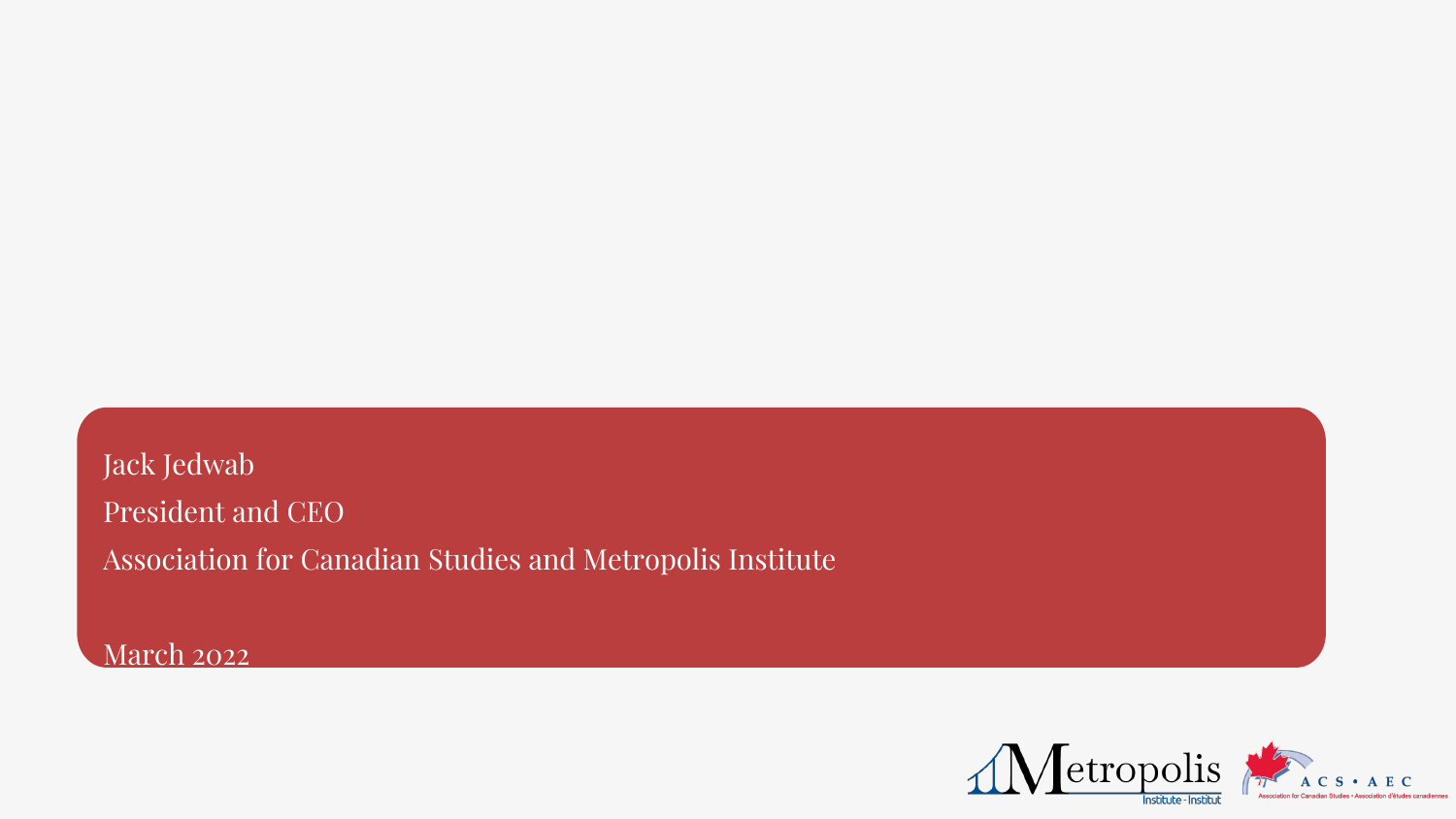The findings arise from surveys conducted via web panel by Leger in partnership with the Association for Canadian Studies between February 4 and 6. 2022 with 1547 Canadians. While no margin of error can be associated with a non-probability sample for comparative purposes the national sample of 1547 Canadians would have a margin of error of ±2.5%, 19 times out of 20

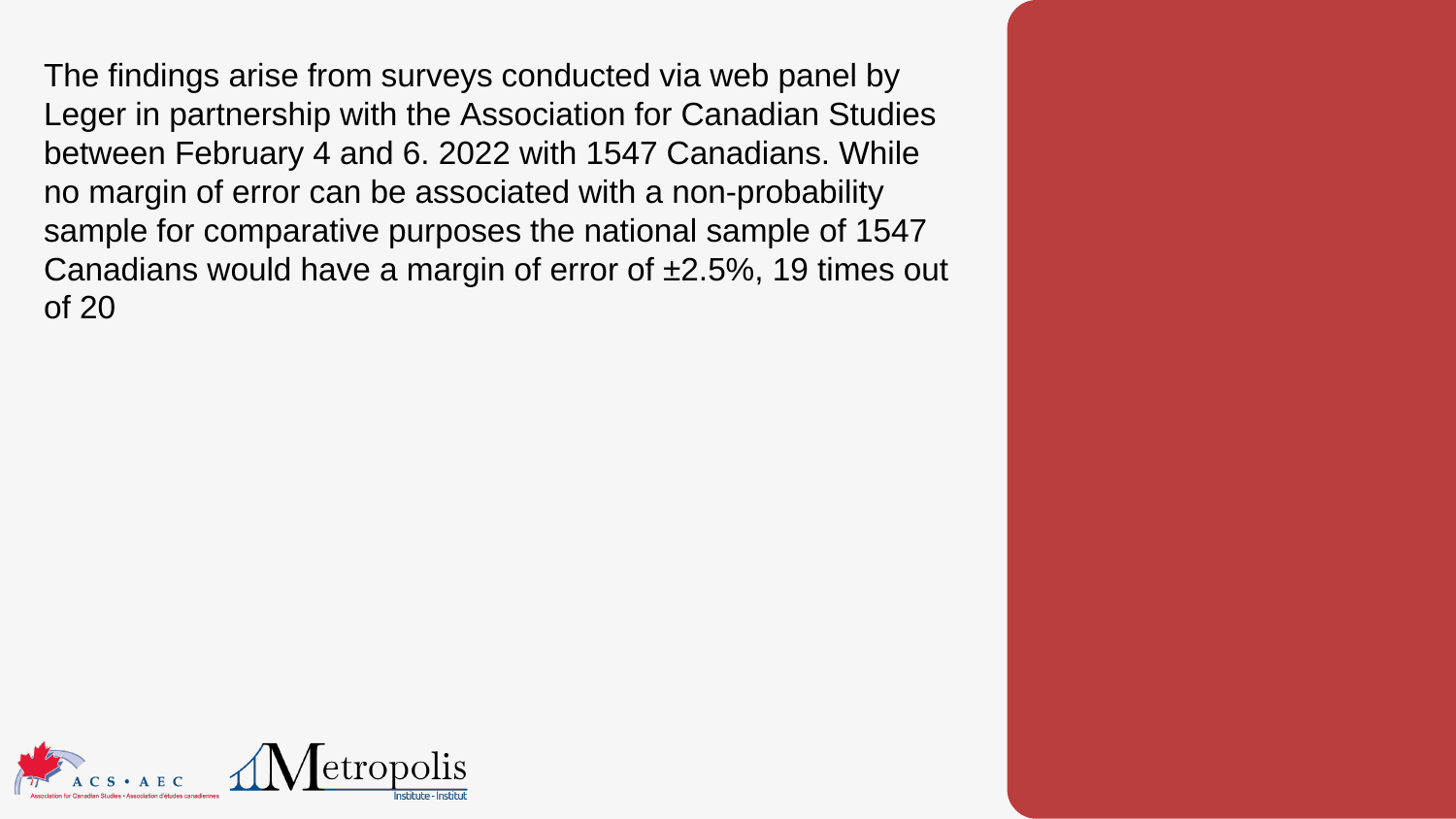## One in five Canadians believe that a majority of the population contracted Covid 19. Albertans are most likely to think that over one third of Canadians contracted the virus

| What is the                   |          |                         |          |                 |          |                                         |                                                   |
|-------------------------------|----------|-------------------------|----------|-----------------|----------|-----------------------------------------|---------------------------------------------------|
| percentage of                 |          |                         |          |                 |          |                                         |                                                   |
| <b>Canadians that</b>         |          |                         |          |                 |          |                                         |                                                   |
| you think have had            |          |                         |          |                 |          |                                         |                                                   |
| <b>COVID-19?</b>              | Canada   | <b>British Columbia</b> | Alberta  | <b>Prairies</b> | Ontario  | <b>Quebec</b>                           | <b>Maritimes</b>                                  |
| Less than 20 percent          | $7.9\%$  | 18.7%                   | 18.3%    | 11.0%1          | 18.9%1   | <b>13.0%</b>                            | 34.0%                                             |
|                               |          |                         |          |                 |          |                                         |                                                   |
| Between 20 and 35<br> percent | $27.5\%$ | <b>28.7%</b>            | 21.7%    | $26.0\%$        | 26.3%    | 34.9%                                   | 17.0%                                             |
| Between 35 and 50<br>percent  | $24.2\%$ | 19.6%                   | 32.6%    | $27.0\%$        | $23.4\%$ | $24.1\%$                                | 20.8%                                             |
| Over 50 percent               | $21.1\%$ | 20.6%                   | $20.0\%$ | $23.0\%$        | $21.4\%$ | $22.2\%$                                | 17.0%                                             |
| l don't know                  | 9.3%     | 12.4%                   | 7.4%     | 13.0%           | $9.9\%$  | 5.8%                                    | 11.3%                                             |
| Total                         | 100.0%   | <u>100.0%</u>           | 100.0%   | 100.0%          |          | <b>ELLIOLOGII</b><br>Institute Institut | $\mathbf{U}\%$<br><b>Association for Canadian</b> |



ciation d'études canadienne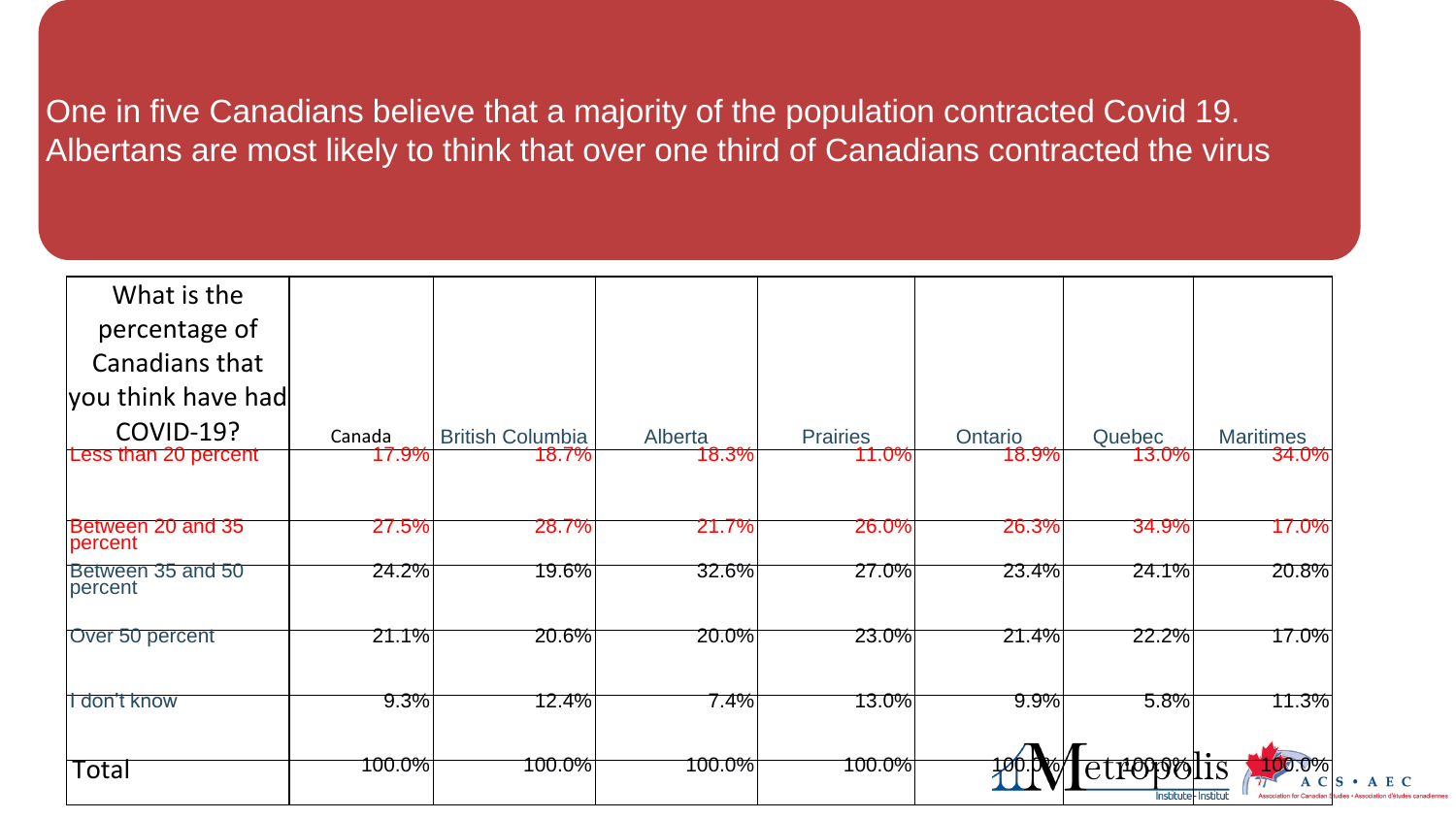### People that tested positive for Covid 19 were far more likely to think that a majority of people got the contagion

| What is the percentage of Canadians that you think have had<br><b>COVID-19?</b><br>Less than 20 percent | Tested positively or not, did you get<br>COVID-19 in the last two years<br>12.0% | Did not test positive<br>19.6% |
|---------------------------------------------------------------------------------------------------------|----------------------------------------------------------------------------------|--------------------------------|
| Between 20 and 35 percent                                                                               | $24.7\%$                                                                         | 28.4%                          |
| Between 35 and 50 percent                                                                               | $25.8\%$                                                                         | $24.0\%$                       |
| Over 50 percent                                                                                         | $\sqrt[33.0\%]$                                                                  | $ 18.2\% $                     |
| <b>I</b> don't know                                                                                     | 4.5%                                                                             | $9.9\%$                        |
| <b>Total</b>                                                                                            | 100.0%                                                                           | 100.0%                         |

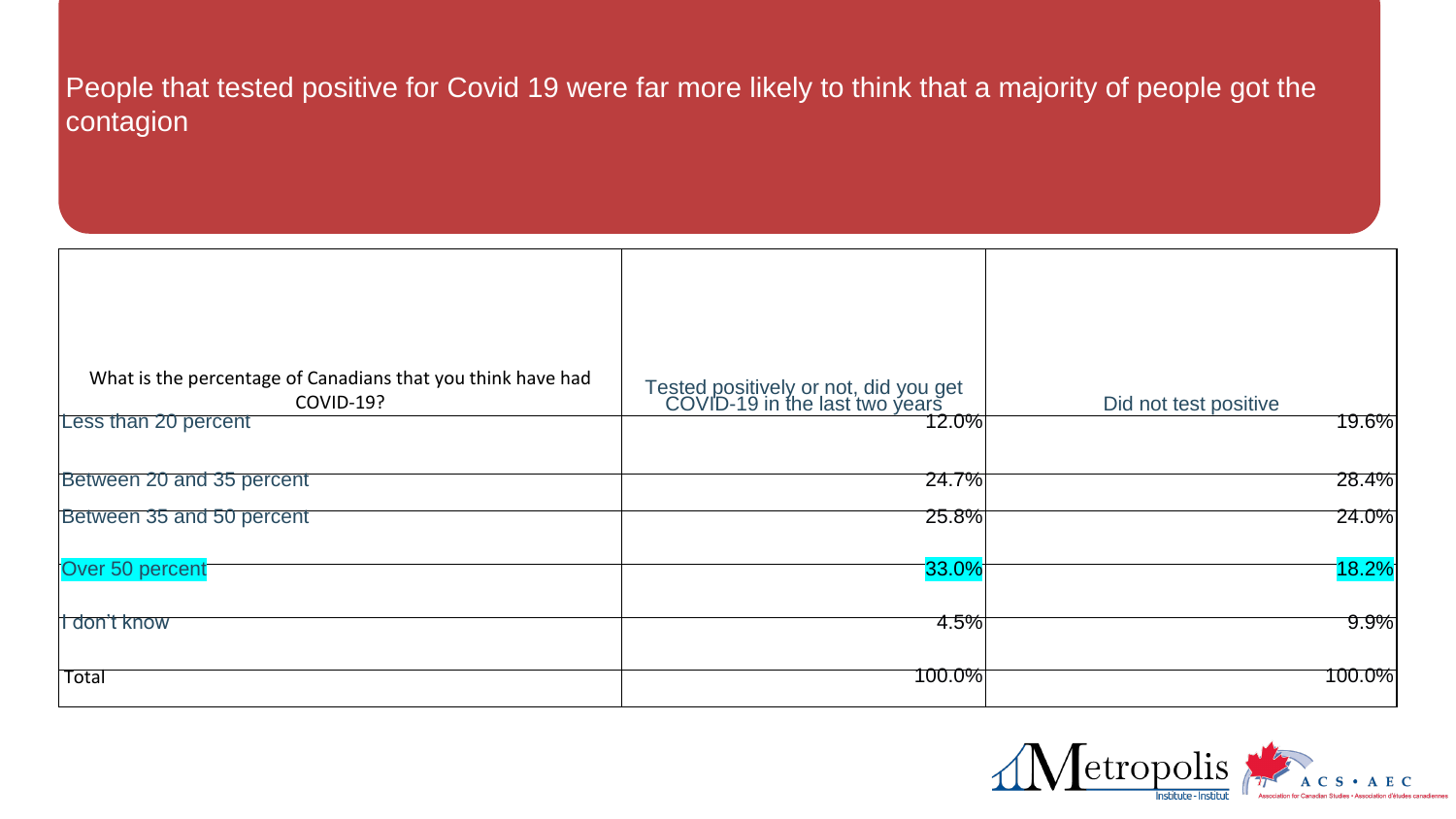## Unvaccinated Canadians were most likely to believe that a majority of Canadians got Covid 19

| What is the percentage of Canadians<br>that you think have had COVID-19?<br>Less than 20 percent | Two doses and a<br>booster shot<br>18.2% | Two doses<br>16.2% | One dose<br>6.7%                | Not vaccinated<br>25.5% |
|--------------------------------------------------------------------------------------------------|------------------------------------------|--------------------|---------------------------------|-------------------------|
|                                                                                                  |                                          |                    |                                 |                         |
| Between 20 and 35 percent                                                                        | $29.4\%$                                 | $26.7\%$           | $26.7\%$                        | 20.2%                   |
| Between 35 and 50 percent                                                                        | $25.4\%$                                 | $24.6\%$           | $33.3\%$                        | 12.8%                   |
| Over 50 percent                                                                                  | 18.9%                                    | $23.6\%$           | $20.0\%$                        | 28.7%                   |
| li don't know                                                                                    | 8.1%                                     | $9.0\%$            | 13.3%                           | 12.8%                   |
| <b>Total</b>                                                                                     | 100.0%                                   | 100.0%             | 100.0%<br>$\sqrt{2}$ $\sqrt{2}$ | <u>100.0%</u>           |

| One dose   | Not vaccinated                                                                                    |       |
|------------|---------------------------------------------------------------------------------------------------|-------|
| <b>67%</b> | $25.5\%$                                                                                          |       |
| 26.7%      | 20.2%                                                                                             |       |
| 33.3%      | 12.8%                                                                                             |       |
| 20.0%      | 28.7%                                                                                             |       |
| 13.3%      | 12.8%                                                                                             |       |
| 100.0%     | 100.0%                                                                                            |       |
|            | etropolis<br>S<br>Institute - Institut<br>Association for Canadian Studies • Association d'études | A E C |

d'études canadier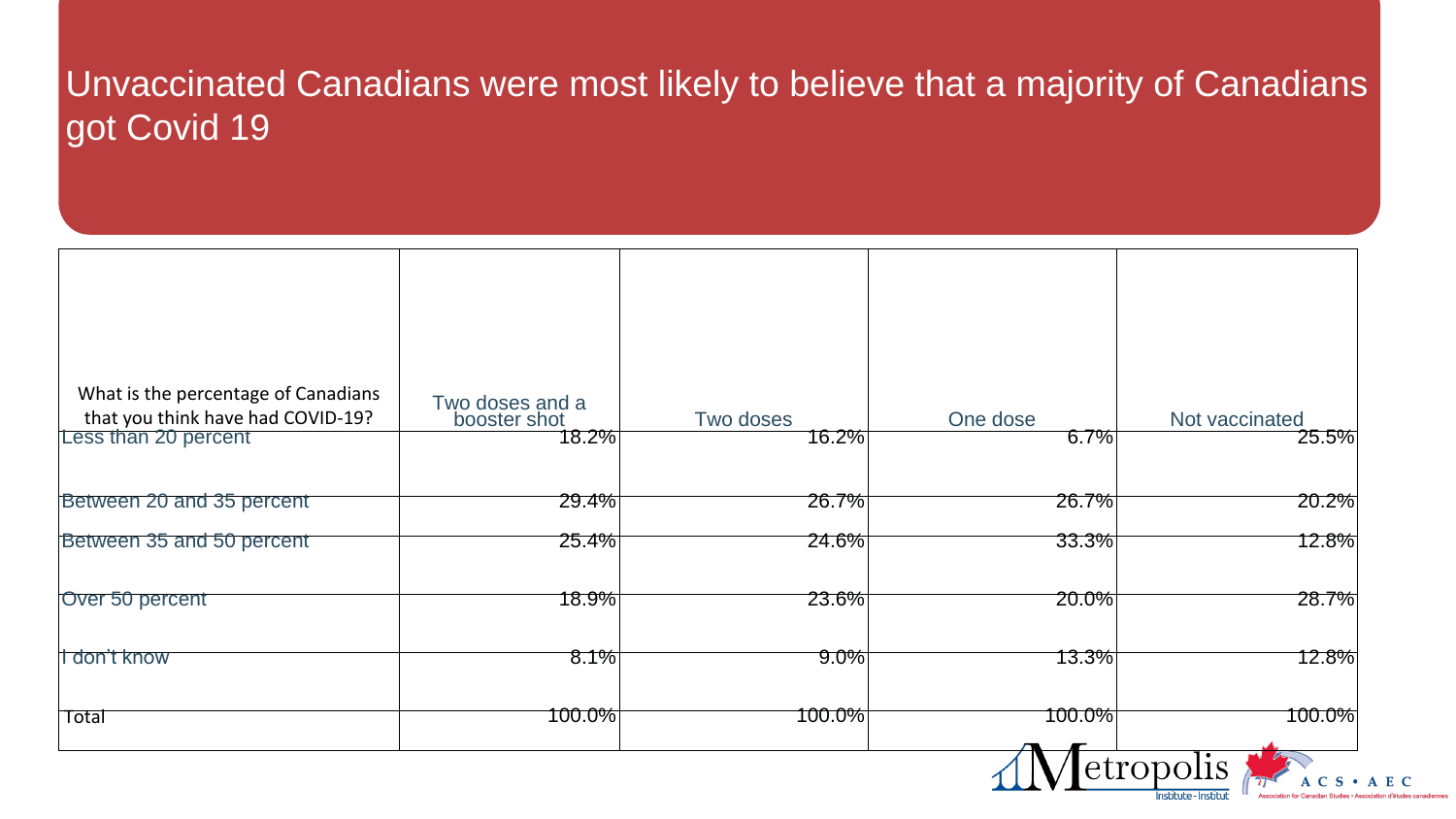One in tthree Canadians felt that getting vaccinated against Covod 19 was a personal choice with Albertans most likely to hold that view and British Columbians least likely to concur

| <b>Getting vaccinated</b> |         |                     |         |          |          |           |           |
|---------------------------|---------|---------------------|---------|----------|----------|-----------|-----------|
| against COVID-19 is       |         |                     |         |          |          |           |           |
|                           |         |                     |         |          |          |           |           |
|                           | Canada  | British<br>Columbia | Alberta | Prairies | Ontario  | Quebec    | Maritimes |
|                           | 32.9%   | 25.4%               | 45.1%   | 38.0%    | 32.7%    | 30.9%     | 31.1%     |
| Personal Choice           |         |                     |         |          |          |           |           |
|                           |         |                     |         |          |          |           |           |
| Everyone's                | 64.4%   | $69.9\%$            | 53.8%   | $59.0\%$ | $64.6\%$ | 67.2%     | 66.0%     |
| Responsibility            |         |                     |         |          |          |           |           |
|                           | $2.7\%$ | $ 4.8\% $           | $1.2\%$ | $3.0\%$  | $2.7\%$  | $1.9\%$   | 2.8%      |
| don't know                |         |                     |         |          |          |           |           |
| Total                     | 100.0%  | $ 100.0\% $         | 100.0%  | 100.0%   | 100.0%   | 100.0%    | 100.0%    |
|                           |         |                     |         |          |          |           |           |
|                           |         |                     |         |          |          | dtropolis |           |